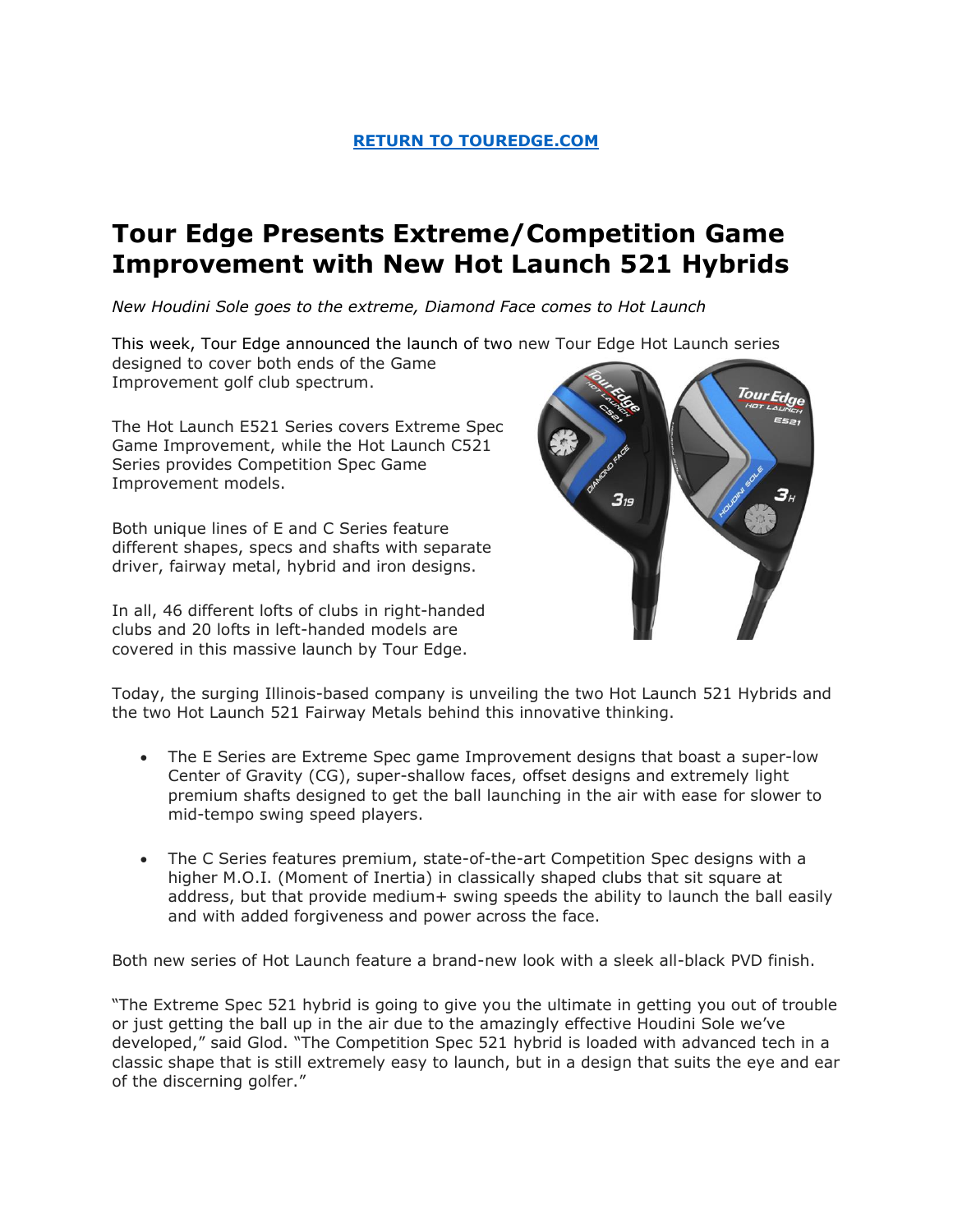The new premium performance Hot Launch 521 Hybrids will be available globally on November 1, 2020.

### **Hot Launch E521 Hybrids (Extreme Spec)**

The Extreme Game Improvement Hot Launch E521 Hybrids follow the same exact design and innovation story as the E Series driver and fairway metals.

It offers the game-changing Houdini Sole in conjunction with a super-shallow face, slice-fighting offset designs, and heel weighting for added draw bias. The 17-4 stainless-steel Hot Launch E521 Hybrids feature a thinner and lighter forged steel



crown that increases ball speed for the ultimate in power creation.

**Houdini Sole Technology -** The raised steel mass area of the Houdini Sole at the rear of the clubhead reduces the amount of area on the sole that interacts with the turf to reduce drag.

The patented Houdini Sole includes an area of mass concentrated on the extreme trailing edge of the sole of the clubhead, as well as a curved leading edge under the face.

The Houdini design element has proven to be one of the most effective technologies at getting balls out of tough lies by reducing turf interaction by 35%. This leads to significantly less "duffs" caused by hitting up on the ball and hitting the turf at a lower point before the ball.

"When it comes to the E Series fairways and hybrids, the Houdini Sole becomes a complete life-saver from tight and tough lies," said Glod. "This is your get out of jail free card for the golf course."

**30% Farther Back Center of Gravity -** The Houdini Sole was instrumental in significantly altering the CG placement of the E Series hybrid. The CG is 7% lower and 30% farther back than the previous HL4 Hybrid, making the Hot Launch E521 the highest launching and easiest to hit hybrid Tour Edge has produced.

It also helped raise the M.O.I. properties of the clubhead by 9%.

**Offset/Shallow Cup Face -** The Hot Launch E521 offset designs are engineered to help golfers avoid the right side of the course and to increase launch conditions.

The super-shallow Cup Face design in the Hot Launch E521 Hybrid also produces higher launch angles and extreme ease of launch. The face was designed to be 5% shallower than the previous Hot Launch iteration.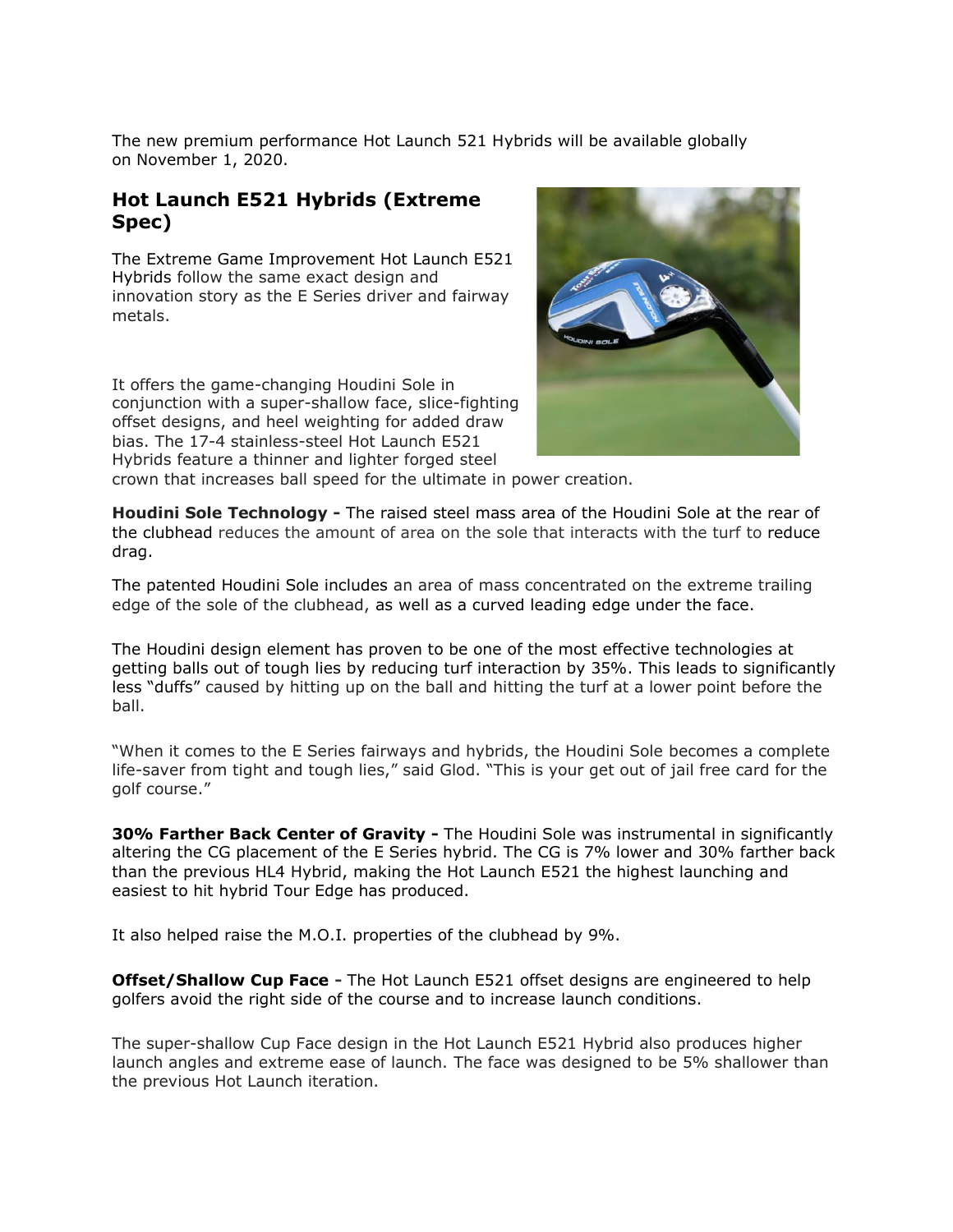**Premium Mitsubishi Fubuki Shaft -** The E Series hybrid comes stock with the super-light FUBUKI hybrid and iron shafts by Mitsubishi Chemical that range from 50 grams to 60 grams depending on the flex.

The extremely light FUBUKI shafts feature lower kick points and lower cycles per minute frequencies that promise to help players achieve maximum velocity and to fight the fade to produce a longer and straighter shots with a slightly drawn ball flight.

**Pound for Pound, Nothing Comes Close -** The Hot Launch E521 Hybrid will retail for \$129.99 and is covered by Tour Edge's industry leading lifetime warranty.

Both hybrids will be available in Tour Edge's unprecedented 48-hour custom club delivery program featured at 850 different fitting locations across the United States, as well as in fitting locations across the globe.

**Available Lofts in Right-Handed:** #3/19-degree, #4/22-degree, #5/25-degree and #6/28-degree

**Available Lofts in Left-Handed:** #3/19-degree, #4/22-degree, #5/25-degree and #6/28-degree

**Stock Shaft:** Mitsubishi Fubuki HD (50-gram L-Flex, 55-gram A-Flex, 55-gram Regular Flex, 60-gram Stiff Flex)

**Grip:** Lamkin Z5 Rubber available in Undersize, Standard and Midsize.

## **Hot Launch C521 Hybrid (Competition Spec)**

This Competition Spec Hot Launch C521 Hybrid is for the player seeking optimal launch and spin rates in a modern-classic-style design, while still enjoying the benefits of extreme ease of use.

An extremely high M.O.I. tightens dispersion and increases overall accuracy in this compact hybrid design. The C Series hybrids are constructed of 17-4 stainless and features a thinner and lighter forged steel crown that increases clubhead speed for the ultimate in power creation.

**Diamond Face/ Cup Face Technology -** The Hot Launch C Series hybrid also features Diamond Face technology with 29 different thick and



thin diamond shapes behind the face of the metals for an enhanced sweet spot.

Different variables of thick and thin diamond shapes or "mini-trampolines" behind the face produce a hotter face with faster ball speeds.

Previously, only Tour Edge Exotics clubs featured the Diamond Face innovation.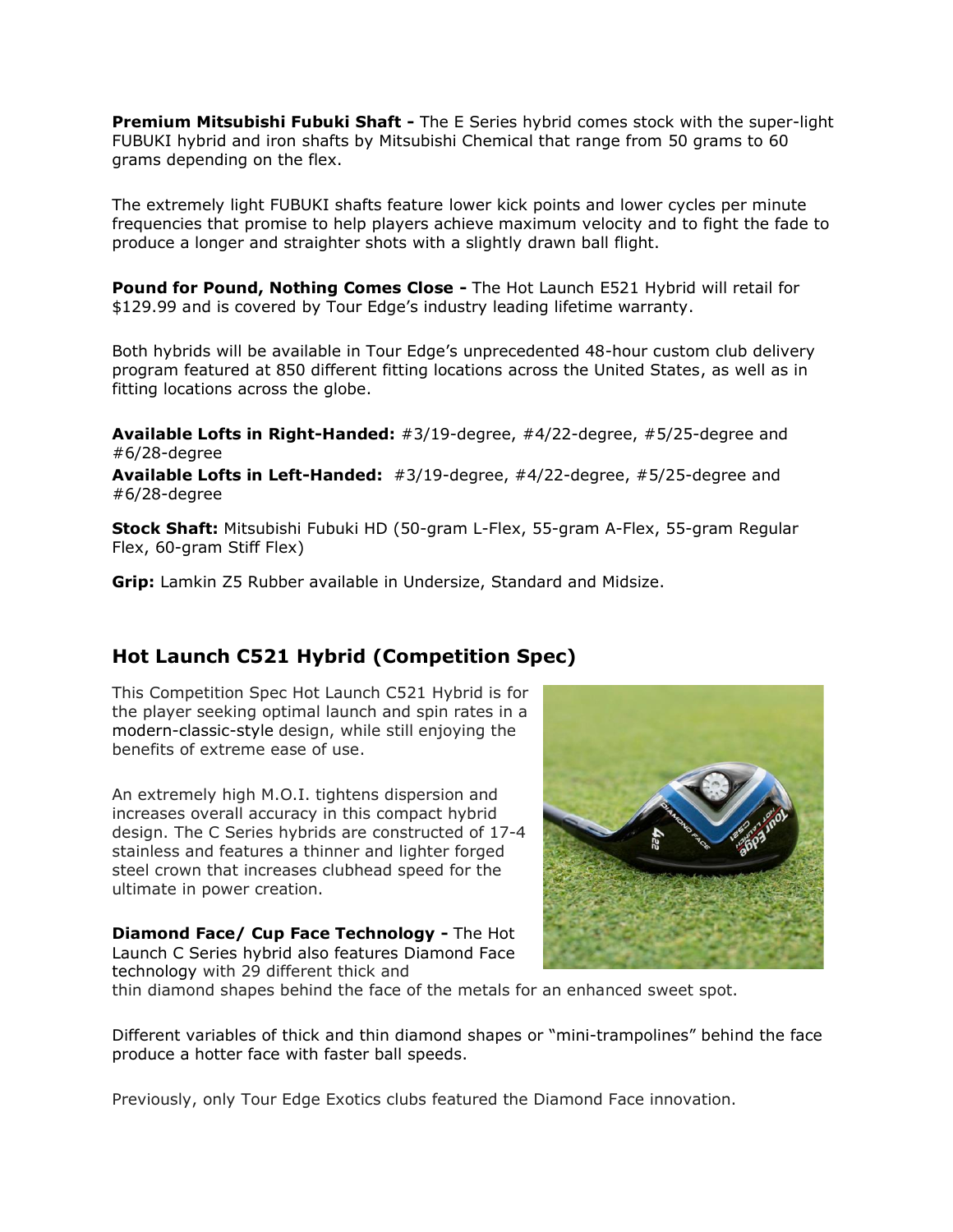"To be able to take an amazing innovation like Diamond Face that changed the level of what we produced with Exotics EXS and to be able to bring it over to Hot Launch is a huge deal for the performance characteristics of these clubs," said Glod. "This is going to help a lot of golfers gain speed and power."

The 17-4 Steel head features a deeper Cup Face design that provides more contact points on the face that results in longer off-center hit distance, while a forged steel crown creates faster ball speed.

**High Moment of Inertia/Rear Sole Weighting -** More weight in the rear sole, created by the new weight in the extreme back of the clubhead, moves the CG deep in the head for extremely high M.O.I. properties.

This farther back rear sole weight placement delivers a 4% increase in M.O.I. over the previous HL4 Hybrid, and affects the CG positioning of the club, boasting a 10% lower CG and a 14% farther back CG.

This precise CG positioning creates increased launch angles, apex heights, hang time and overall distance.

**Acoustic Engineering -** As with the C Series driver and fairway, Acoustic Ribbing Channels on the inside of the hybrid help create upgraded acoustic engineering properties by enriching the sound and feel of the club head.

**Power Channel -** A 25% deeper Power Channel on the sole behind the face is creates better weight distribution and increased face flexing. The Power Channel delivers amplified ball speed and less spin, as well as added forgiveness on shots struck lower on the face.

**Premium Aldila Rogue Shaft -** The mid-high launch, mid-spin Aldila Rogue shaft was chosen for the Hot Launch C Series after extreme testing with Tour Edge's one-of-a-kind swing robot T.E.D. (Tour Edge Development).

Aldila Rogue shafts are high-end performers that have won numerous times on professional tours around the world. They are known for an even release for players that like a smooth, active feel by using advanced, high-modulus graphitic carbon fibers.

**Pound for Pound, Nothing Comes Close -** The competition spec game improvement Hot Launch C521 Hybrid will retail for \$129.99 and is hand built in the United States.

Both hybrids will be available in Tour Edge's unprecedented 48-hour custom club delivery program featured at 850 different fitting locations across the United States, as well as in fitting locations across the globe.

**Available Lofts in Right-Handed:** #3/19-degree, #4/22-degree, #5/25-degree and #6/28-degree

**Stock Shaft:** Aldila Rogue (55-gram L-Flex, 55-gram A-Flex, 65-gram Regular Flex, 65 gram Stiff Flex and 65-gram X-Flex)

**Grip:** Lamkin Z5 Rubber available in Undersize, Standard and Midsize.